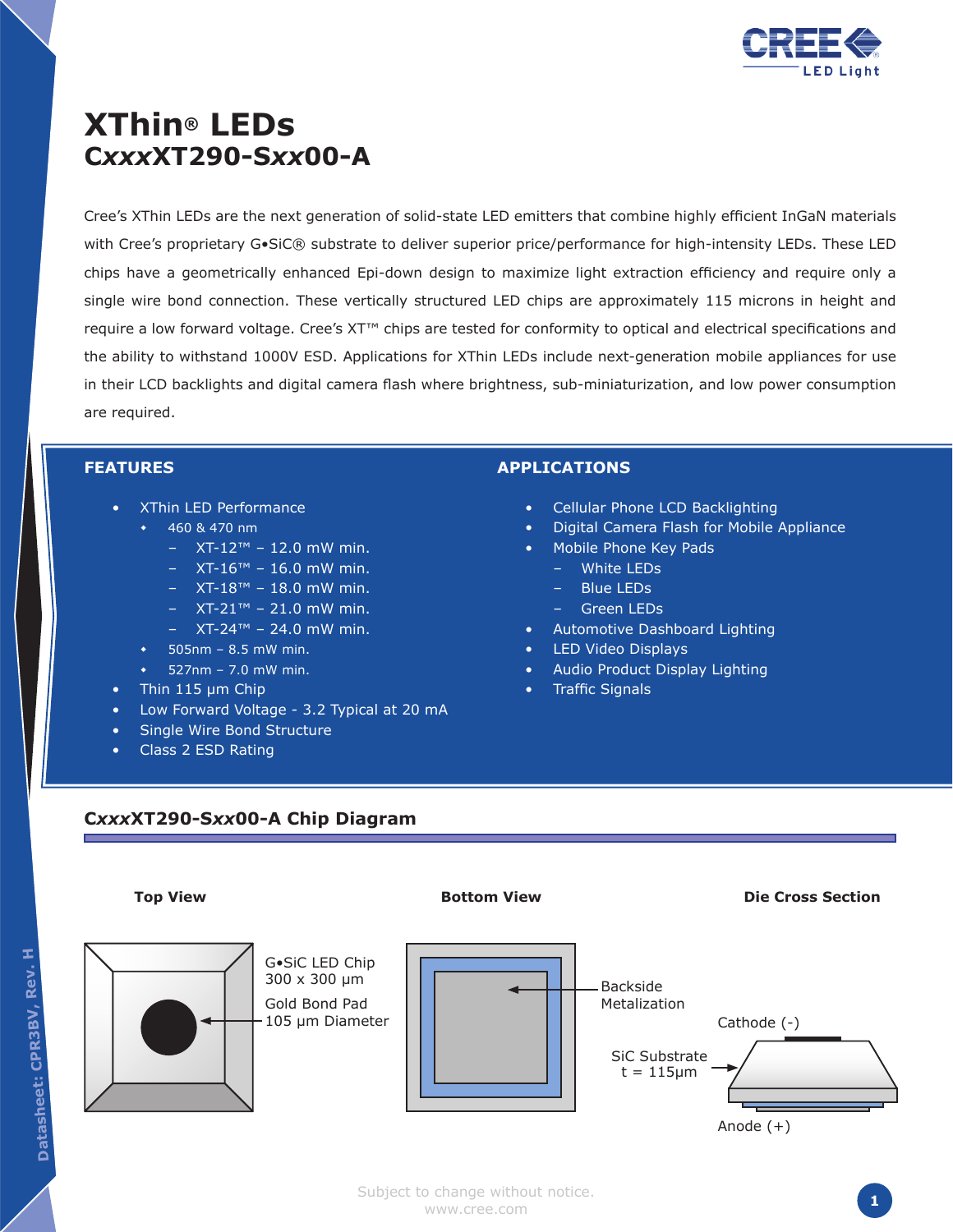

| Maximum Ratings at $T_a = 25^{\circ}C^{Notes 183}$                      | $CxxXT290-Sxx00-A$                  |
|-------------------------------------------------------------------------|-------------------------------------|
| DC Forward Current                                                      | 30 <sub>m</sub> A                   |
| Peak Forward Current (1/10 duty cycle @ 1kHz)                           | 100 <sub>m</sub> A                  |
| LED Junction Temperature                                                | $125^{\circ}$ C                     |
| Reverse Voltage                                                         | 5 V                                 |
| Operating Temperature Range                                             | $-40^{\circ}$ C to $+100^{\circ}$ C |
| Storage Temperature Range                                               | $-40^{\circ}$ C to $+100^{\circ}$ C |
| Electrostatic Discharge Threshold (HBM) <sup>Note 2</sup>               | 1000V                               |
| Electrostatic Discharge Classification (MIL-STD-883E) <sup>Note 2</sup> | Class 2                             |

#### **Typical Electrical/Optical Characteristics at T = 25°C, If = 20mA Note 3**

| Part Number       | Forward Voltage (V., V) |      | <b>Reverse Current</b><br>$[I(Vr=5V), \mu A]$ |      |      | <b>Full Width Half Max</b><br>$(\lambda_{\rm p}, \text{ nm})$ |  |
|-------------------|-------------------------|------|-----------------------------------------------|------|------|---------------------------------------------------------------|--|
|                   | Min.                    | Typ. | Max.                                          | Max. | Typ. |                                                               |  |
| C460XT290-Sxx00-A | 2.7                     | 3.2  | 3.7                                           |      | 21   |                                                               |  |
| C470XT290-Sxx00-A | 2.7                     | 3.2  | 3.7                                           |      | 22   |                                                               |  |
| C505XT290-S0100-A | 2.7                     | 3.2  | 3.7                                           |      | 30   |                                                               |  |
| C527XT290-S0100-A | 2.7                     | 3.2  | 3.7                                           |      | 35   |                                                               |  |

| <b>Mechanical Specifications</b>                            | CxxxXT290-Sxx00-A |                  |  |
|-------------------------------------------------------------|-------------------|------------------|--|
| <b>Description</b>                                          | <b>Dimension</b>  | <b>Tolerance</b> |  |
| $P-N$ Junction Area ( $µm$ )                                | 250 x 250         | ± 25             |  |
| Top Area $(\mu m)$                                          | $200 \times 200$  | ± 25             |  |
| Bottom Area (µm)                                            | $300 \times 300$  | ± 25             |  |
| Chip Thickness (µm)                                         | 115               | ±15              |  |
| Au Bond Pad Diameter (µm)                                   | 105               | $-5, +15$        |  |
| Au Bond Pad Thickness (µm)                                  | 1.2               | $\pm 0.5$        |  |
| Back Contact Metal Area (µm)                                | $210 \times 210$  | ± 25             |  |
| Back Contact Metal Thickness (µm) (Au/Sn) <sup>Note 4</sup> | 1.7               | $\pm 0.3$        |  |

#### **Notes:**

- Maximum ratings are package dependent. The above ratings were determined using a T-1 3/4 package (with Hysol OS4000 epoxy) for characterization. Ratings for other packages may differ. The forward currents (DC and Peak) are not limited by the die but by the effect of the LED junction temperature on the package. The junction temperature limit of 125°C is a limit of the T-1 3/4 package; junction temperature should be characterized in a specific package to determine limitations. Assembly processing temperature must not exceed 325°C (< 5 seconds). See Cree Xthin Applications Note for more assembly process information. 1.
- Product resistance to electrostatic discharge (ESD) according to the HBM is measured by simulating ESD using a rapid avalanche energy test (RAET). The RAET procedures are designed to approximate the maximum ESD ratings shown. The RAET procedure is performed on each die. The ESD classification of Class 2 is based on sample testing according to MIL-STD-883E. 2.
- All products conform to the listed minimum and maximum specifications for electrical and optical characteristics when assembled and operated at 20 mA within the maximum ratings shown above. Efficiency decreases at higher currents. Typical values given are within the range of average values expected by manufacturer in large quantities and are provided for information only. All measurements were made using lamps in T-1 3/4 packages (with Hysol OS4000 epoxy). Optical characteristics measured in an integrating sphere using Illuminance E. 3.
- Back contact metal is 80%/20% Au/Sn by weight, with target eutectic melting temperature of approximately 282°C. See XBright® Applications Note for detailed packaging recommendations. 4.
- Caution: To avoid leakage currents and achieve maximum output efficiency, die attach material must not contact the side of the chip. See Cree XBright Applications Note for more information. 5.
- XThin chips are shipped with the junction side down, not requiring a die transfer prior to die attach. 6.
- Specifications are subject to change without notice. 7.

Copyright © 2003-2006 Cree, Inc. All rights reserved. The information in this document is subject to change without notice. Cree,<br>the Cree logo, G•SiC, XThin and XBright are registered trademarks, and XT, XT-12, XT-16, XT-

Cree, Inc. 4600 Silicon Drive Durham, NC 27703 USA Tel: +1.919.313.5300 www.cree.com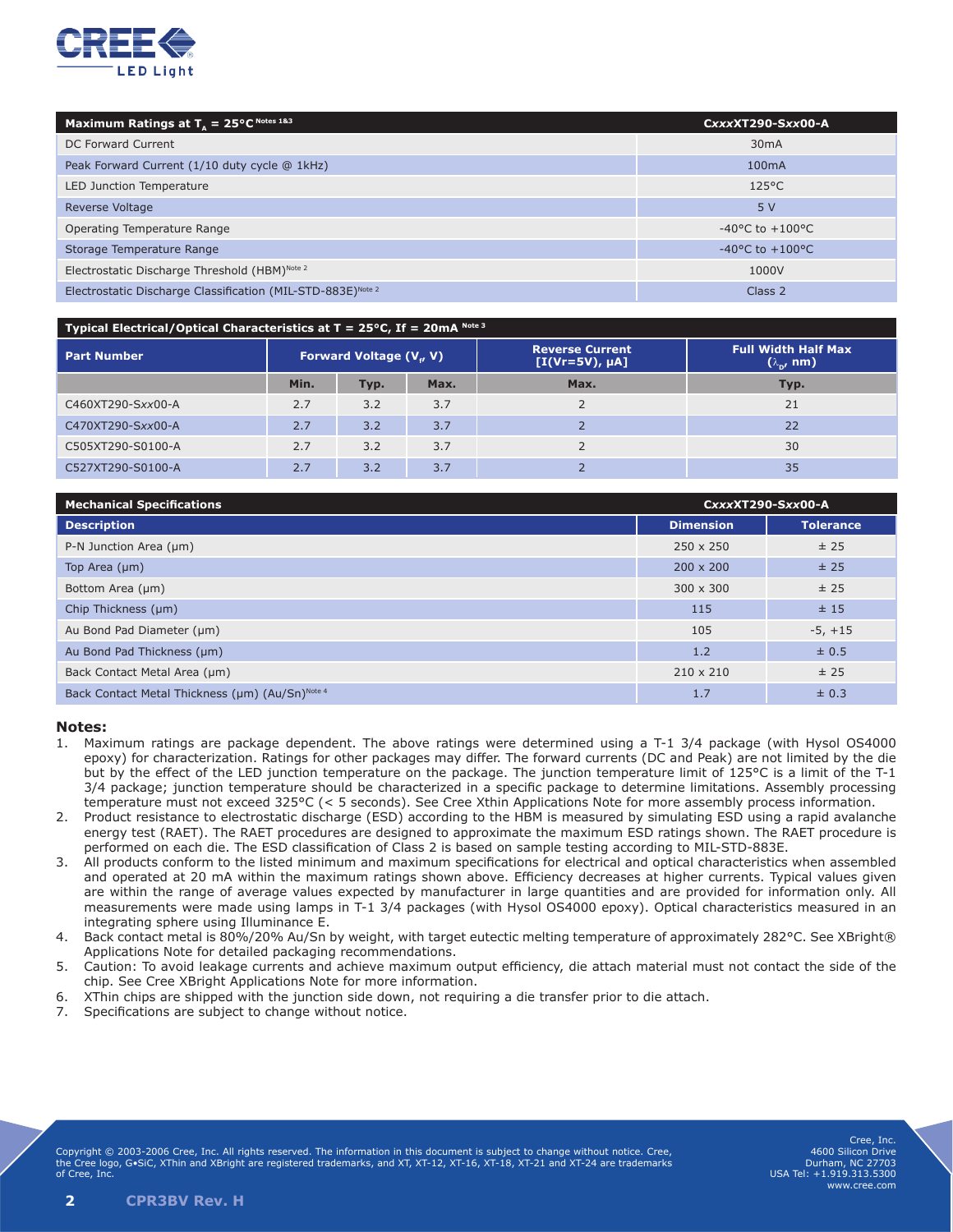

### **Standard Bins for CxxxXT290-Sxx00-A**

LED chips are sorted to the radiant flux and dominant wavelength bins shown. A sorted die sheet contains die from only one bin. Sorted die kit (C*xxx*XT290-S*xx*00-A) orders may be filled with any or all bins (C*xxx*XT290-01*xx*-A) contained in the kit. All radiant flux and dominant wavelength values shown and specified are at If  $= 20$ mA.



Copyright © 2003-2006 Cree, Inc. All rights reserved. The information in this document is subject to change without notice. Cree,<br>the Cree logo, G•SiC, XThin and XBright are registered trademarks, and XT, XT-12, XT-16, XT-

Cree, Inc. 4600 Silicon Drive Durham, NC 27703 USA Tel: +1.919.313.5300 www.cree.com

3 **CPR3BV Rev. H**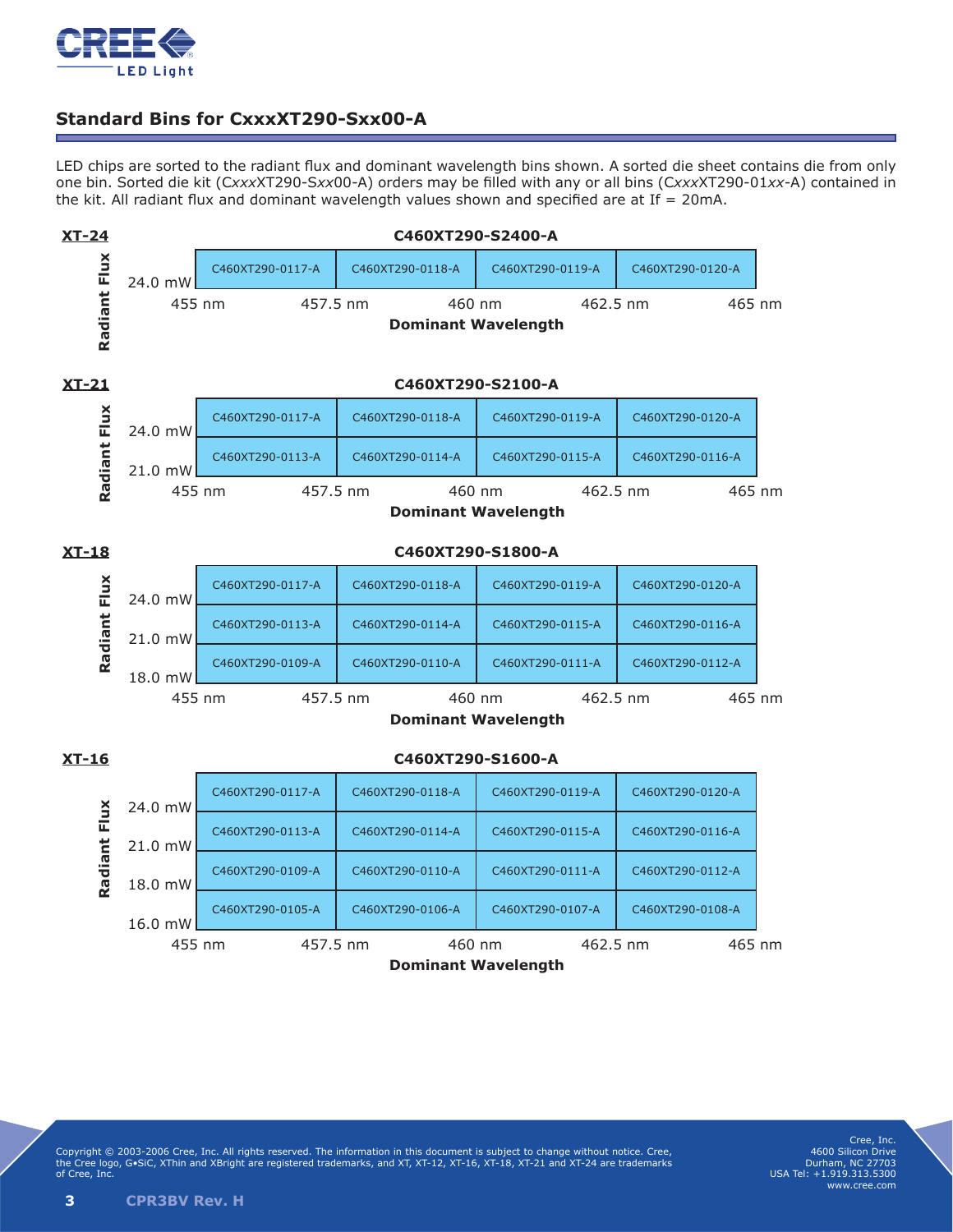

### **Standard Bins for CxxxXT290-Sxx00-A (continued)**



Copyright © 2003-2006 Cree, Inc. All rights reserved. The information in this document is subject to change without notice. Cree,<br>the Cree logo, G•SiC, XThin and XBright are registered trademarks, and XT, XT-12, XT-16, XT-

Cree, 4600 Silicon Drive Durham, NC 27703 USA Tel: +1.919.313.5300 www.cree.com

 $\overline{\mathbf{4}}$ **CPR3BV Rev. H**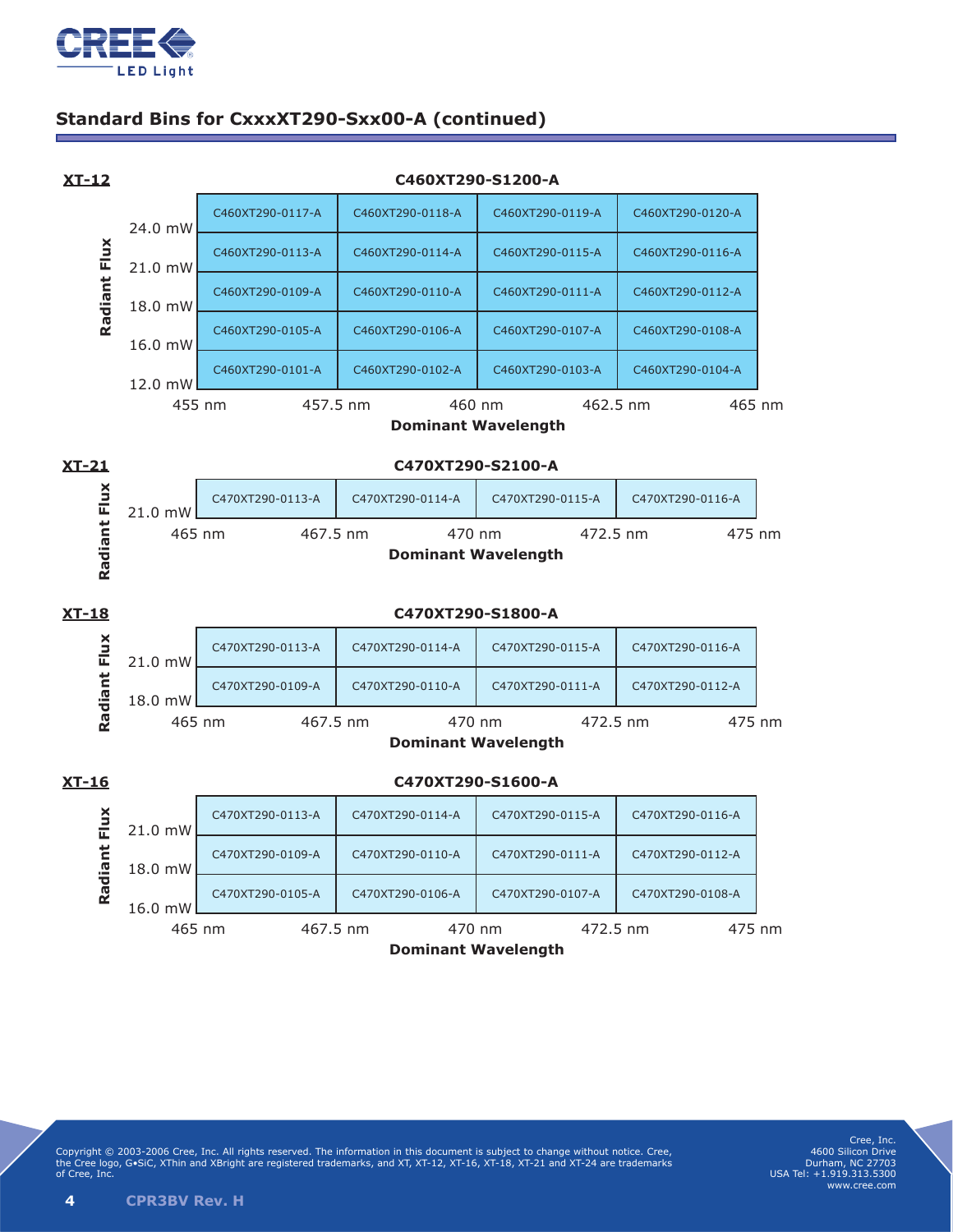

### **Standard Bins for CxxxXT290-Sxx00-A (continued)**



Copyright © 2003-2006 Cree, Inc. All rights reserved. The information in this document is subject to change without notice. Cree,<br>the Cree logo, G•SiC, XThin and XBright are registered trademarks, and XT, XT-12, XT-16, XT-

Cree, Inc. 4600 Silicon Drive Durham, NC 27703 USA Tel: +1.919.313.5300 www.cree.com